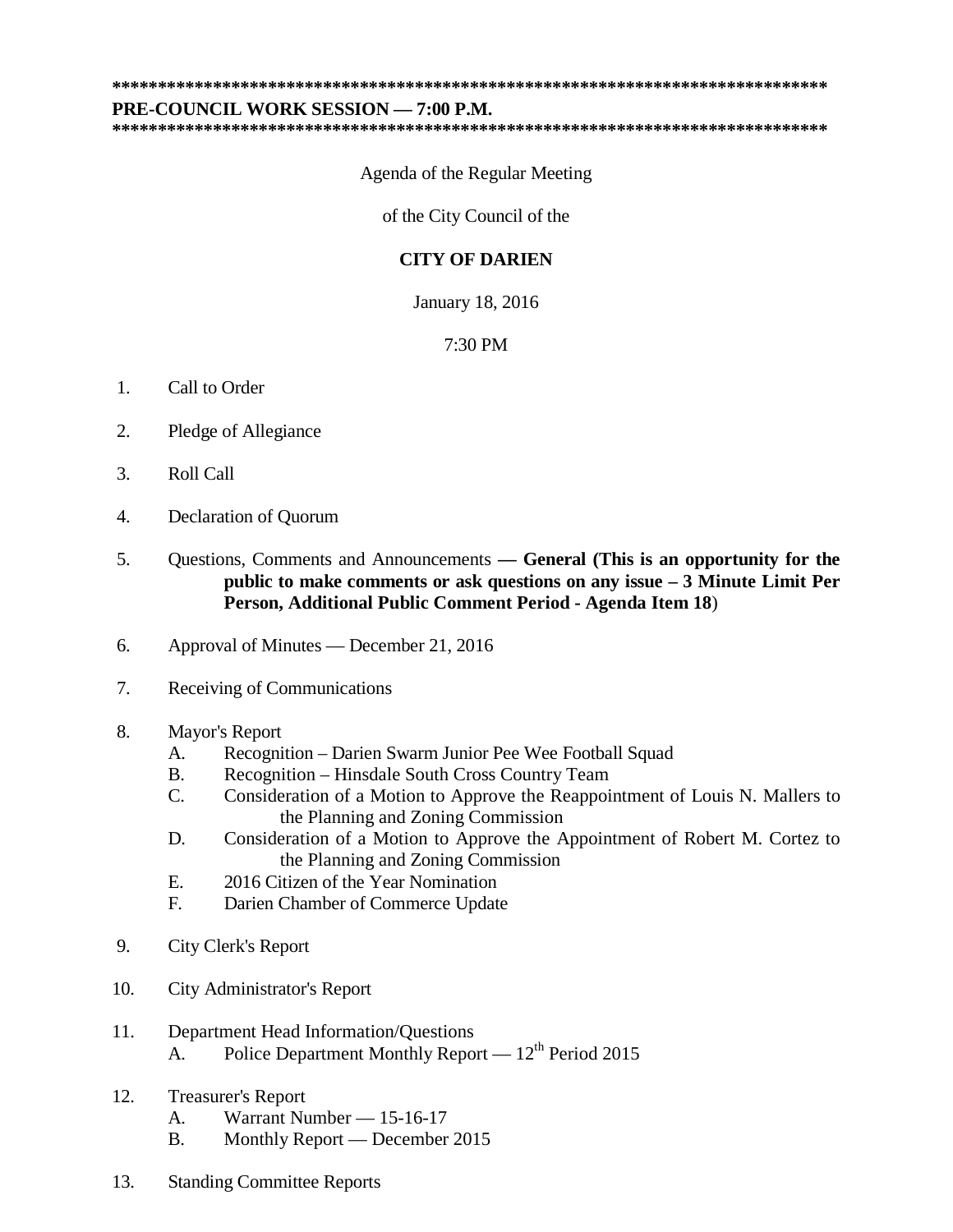- 14. Questions and Comments **— Agenda Related (This is an opportunity for the public to make comments or ask questions on any item on the Council's Agenda – 3 Minute Limit Per Person)**
- 15. Old Business
- 16. Consent Agenda
	- A. Consideration of a Motion to Approve an Ordinance Approving a Variation to the Zoning Ordinance (PZC 2015-16:  $125.68<sup>th</sup> Street$ )
	- B. Consideration of a Motion to Approve an Ordinance Amending Title 5A, Chapter 9, Section 5A-9-3-4, "Special Uses, and Approving a Special Use to the Zoning Ordinance (PZC 2015-17: 8408 Wilmette Avenue, Units B & C)
	- C. Consideration of a Motion to Approve an Ordinance Approving a Variation to the Darien Zoning Ordinance (PZC 2015-18: 1530 Sequoia Lane)
	- D. Consideration of a Motion to Approve a Resolution Accepting a Proposal for the Purchase and Delivery of Stone at the Proposed Unit Prices from Elmhurst Chicago Stone Delivered to the City of Darien for Various Public Works Projects for a Period of May 1, 2016 through April 30, 2017
	- E. Consideration of a Motion to Approve a Resolution Accepting a Proposal for the Purchase and Pick up of Stone at the Proposed Unit Prices from Elmhurst Chicago Stone for Various Public Works Projects for a period of May 1, 2016 through April 30, 2017
	- F. Consideration of a Motion to Approve a Resolution Accepting a Proposal from DAS Enterprises Inc. to Provide Trucking Services at a Rate of \$82.49 per Hour for Services Relating to Hauling Waste for a Period of May 1, 2016 through April 30, 2017
	- G. Consideration of a Motion to Approve a Resolution Accepting a Proposal from Norwalk Tank Company for Storm Sewer Structures, Iron Sewer Grates, Concrete Adjusting Rings at the Proposed Unit Prices for Various Public Works Projects for a Period of May 1, 2016 through April 30, 2017
	- H. Consideration of a Motion to Approve a Resolution Accepting a Proposal from DuPage Topsoil Inc. at the Proposed Schedule of Prices for Topsoil for Various Public Works Projects for a Period of May 1, 2016 through April 30, 2017
	- I. Consideration of a Motion to Approve a Resolution Accepting a Proposal from Cicero Landscaping at the Proposed Schedule of Prices for the Placement of Topsoil and for Purchase and Placement of Fertilizer and Sod for Landscape Restoration Services for the Period of May 1, 2016 through April 30, 2017
	- J. Consideration of a Motion to Approve a Resolution Accepting the Unit Price Proposal for Tipping and Transfer Fees from E.F. Heil, LLC at the Proposed Unit Prices for Certain Generated Waste from Various Public Works Projects for Period of May 1, 2016 through April 30, 2017
	- K. Consideration of a Motion to Approve a Resolution Accepting the Unit Price Proposal for Tipping and Transfer Fees from KLF Enterprises at the Proposed Unit Prices for Certain Generated Waste from Various Public Works Projects for Period of May 1, 2016 through April 30, 2017
	- L. Consideration of a Motion to Approve a Resolution Accepting the Unit Price Proposal for Bituminous Products from K-Five Construction for Public Works Projects for a Period of May 1, 2016 through April 30, 2017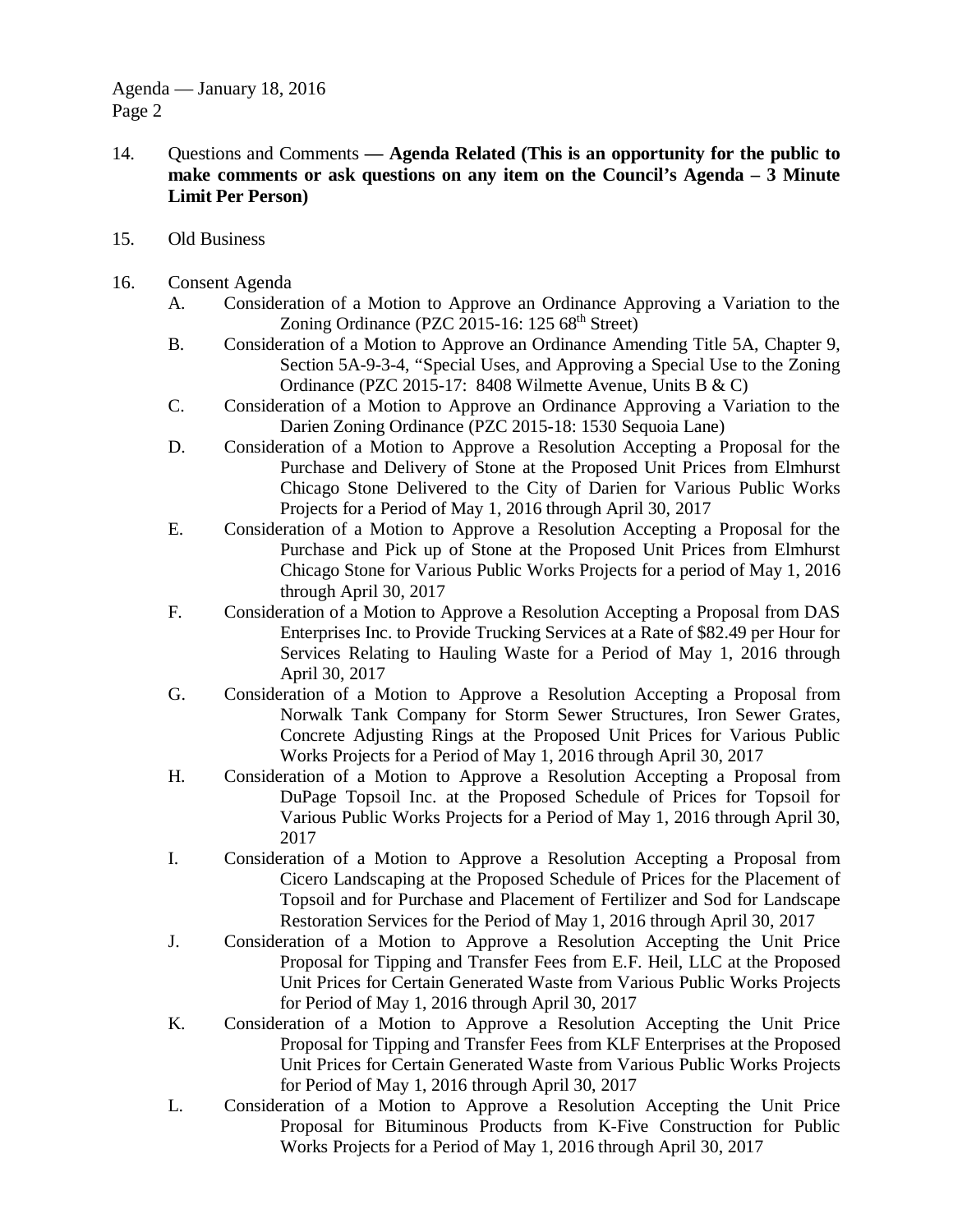- M. Consideration of a Motion to Approve a Resolution Accepting a Proposal from Pavement Systems for the Removal and Replacement of Bituminous Aprons and Road Patches at the Proposed Unit Pricing as Required for Various Public Works Projects for a Period of May 1, 2016 through April 30, 2017
- N. Consideration of a Motion to Approve a Resolution Accepting a Proposal from Scorpio Construction for the Removal and Replacement of Bituminous Aprons and Road Patches at the Proposed Unit Pricing as Required for Various Public Works Projects for a Period of May 1, 2016 through April 30, 2017
- O. Consideration of a Motion to Approve a Resolution Accepting a Proposal from Norwalk Tank Company for Culvert Metal Pipes, Metal Bands and Metal Flared End Sections and Fittings at the Proposed Unit Prices for Various Public Works Projects for a Period of May 1, 2016 through April 30, 2017
- P. Consideration of a Motion to Approve a Resolution Accepting a Proposal from Norwalk Tank Company for High Density Polyethylene Pipes, Bands, Flared End Sections, and Fittings at the Proposed Unit Prices for Various Public Works Projects for a Period of May 1, 2016 through April 30, 2017
- Q. Consideration of a Motion to Approve a Resolution Accepting a Proposal from HD Supply Waterworks for Pressure Pipe as Required for Various Public Works Projects for a Period of May 1, 2016 through April 30, 2017
- R. Consideration of a Motion to Approve a Resolution Accepting a Proposal from Ziebell Water Service Products for Smith and Blair Stainless Steel Water Main Repair Clamps Style 226 with Stainless Steel Bolts for the Maintenance of Water System for a Period of May 1, 2016 through April 30, 2017
- S. Consideration of a Motion to Approve a Resolution Accepting a Proposal from HD Supply Waterworks for Smith and Blair Stainless Steel Water Main Repair Clamps Style 238 in Various Sizes for the Maintenance of the Water System for a Period of May 1, 2016 through April 30, 2017
- T. Consideration of a Motion to Approve a Resolution Accepting a Proposal from HD Supply Waterworks for Type K Copper Pipe for the Maintenance of the Water System for a Period of May 1, 2016 through April 30, 2017
- U. Consideration of a Motion to Approve a Resolution Accepting a Proposal from HD Supply Waterworks for Mueller Brand Brass Fittings for the Maintenance of the Water System for a Period of May 1, 2016 through April 30, 2017
- V. Consideration of a Motion to Approve a Resolution Accepting a Proposal from HD Supply Waterworks for General Water Department Utility Tools and Marking Supplies for the Maintenance of the Water System for a Period of May 1, 2016 through April 30, 2017
- W. Consideration of a Motion to Approve a Resolution Accepting a Proposal from HD Supply Waterworks for General Water Department Utility Fixtures for the Maintenance of the Water System for a Period of May 1, 2016 through April 30, 2017
- X. Consideration of a Motion to Approve a Resolution Accepting a Proposal from East Jordan Iron Works for East Jordan Fire Hydrants, Valves and Accessories as Required for a Period of May 1, 2016 through April 30, 2017
- Y. Consideration of a Motion to Approve a Resolution Accepting a Proposal from HD Supply Waterworks for Mueller Super Centurion Fire Hydrants, Valves and Accessories as Required for a Period of May 1, 2016 through April 30, 2017
- Z. Consideration of a Motion to Approve a Resolution Accepting a Proposal from Mid American Water Inc. for Waterous Pacer Fire Hydrant and Auxiliary Valves as Required for a Period of May 1, 2016 through April 30, 2017